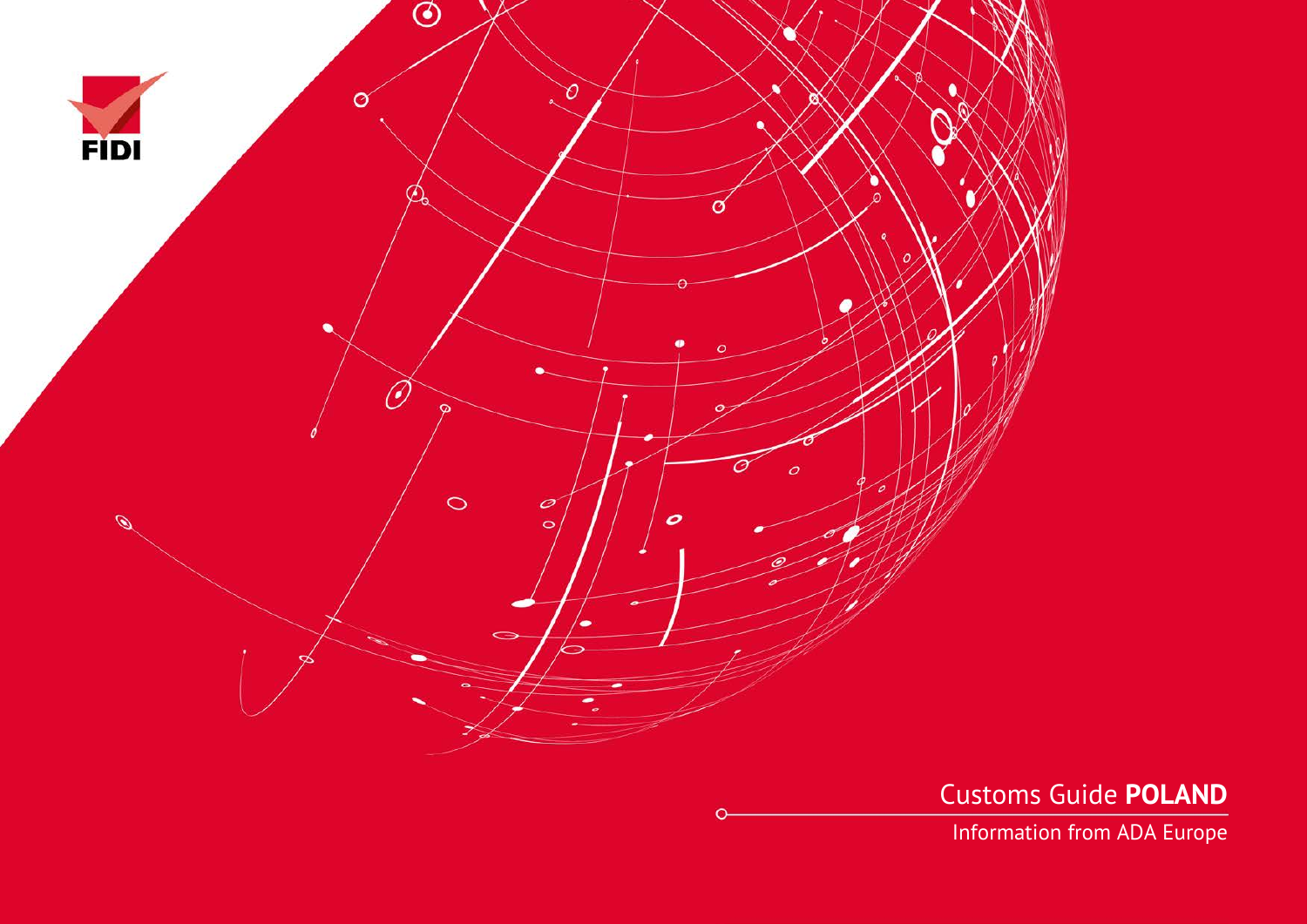## **Customs guide** POLAND

## **The global quality standard for international moving.**

The FAIM label is your global assurance for a smooth, safe and comprehensive relocation process.





| <b>GOODS</b>                                                                                                                                                                                                                                            | <b>DOCUMENTS REQUIRED</b>                                                                                                                                                                                                                                                                                                                                                                                                                                                                                                                                                                                                                                                                                                                                                                                                                                                                                                                                                                                                                                                                                                                                                          | <b>CUSTOMS PRESCRIPTIONS</b> | <b>REMARKS</b>                                                                                                                                                                                                                                                                                                                                                                                                                                                                                                                                                                                                               |
|---------------------------------------------------------------------------------------------------------------------------------------------------------------------------------------------------------------------------------------------------------|------------------------------------------------------------------------------------------------------------------------------------------------------------------------------------------------------------------------------------------------------------------------------------------------------------------------------------------------------------------------------------------------------------------------------------------------------------------------------------------------------------------------------------------------------------------------------------------------------------------------------------------------------------------------------------------------------------------------------------------------------------------------------------------------------------------------------------------------------------------------------------------------------------------------------------------------------------------------------------------------------------------------------------------------------------------------------------------------------------------------------------------------------------------------------------|------------------------------|------------------------------------------------------------------------------------------------------------------------------------------------------------------------------------------------------------------------------------------------------------------------------------------------------------------------------------------------------------------------------------------------------------------------------------------------------------------------------------------------------------------------------------------------------------------------------------------------------------------------------|
| <b>FOREIGN NATIONALS</b><br>Employees of Foreign Represent. Offices duly<br>permitted to function in Poland, Employees of<br>Foreign (& Polish) businesses duly incorporated<br>in Poland (incl. Members of Board, persons<br>delegated to Poland etc.) | Work permit copy (for non EU-members<br>countries citizens).<br>Working visa from Polish Consulate (for non<br>EU-members countries citizens).<br>Copy of passport - for all (personal data and<br>photo page only) certified as a true copy by<br>a public notary in Poland.<br>• Check with your destination agent as a<br>simple copy of passport may potentially<br>satisfy Customs).<br>Copy of air ticket confirming arrival to<br>Poland.<br>Certificate of employment on the company<br>letterhead stating period of contract,<br>duration of employment (etc.) abroad to<br>prove more than 12 months consecutive stay<br>outside the EU - required in original. If not,<br>then bills issued on the customer' name<br>abroad for more than 12-14 months before<br>arrival to Poland (scans are O.K).<br>Temporary residence permit in Poland (for<br>non EU-members countries citizens) if work<br>visa has not been issued.<br>EU citizens' residency certificate confirming<br>temporary residence in Poland (for EU<br>nationals).<br>Address registration in Poland copy and / or<br>residence rental contract copy.<br>Detailed valued inventory prepared in Polish |                              | All eligible Foreign Nationals taking up<br>residence for more than three months must<br>obtain work permit along with working visa.<br>Foreign Nationals who intend to stay in<br>Poland for longer than 1 year, instead of<br>requiring an extension of visa in a Polish<br>Consulate abroad, may now apply for a<br>Temporary Residence Card at a County<br>Office Dept. in Poland.<br>For the Foreign Citizens, Temporary<br>Residence Card is then valid for the next 3<br>years. This new Residence Card can be<br>extended in Poland up to a maximum of 10<br>years.<br>• For details contact your destination agent. |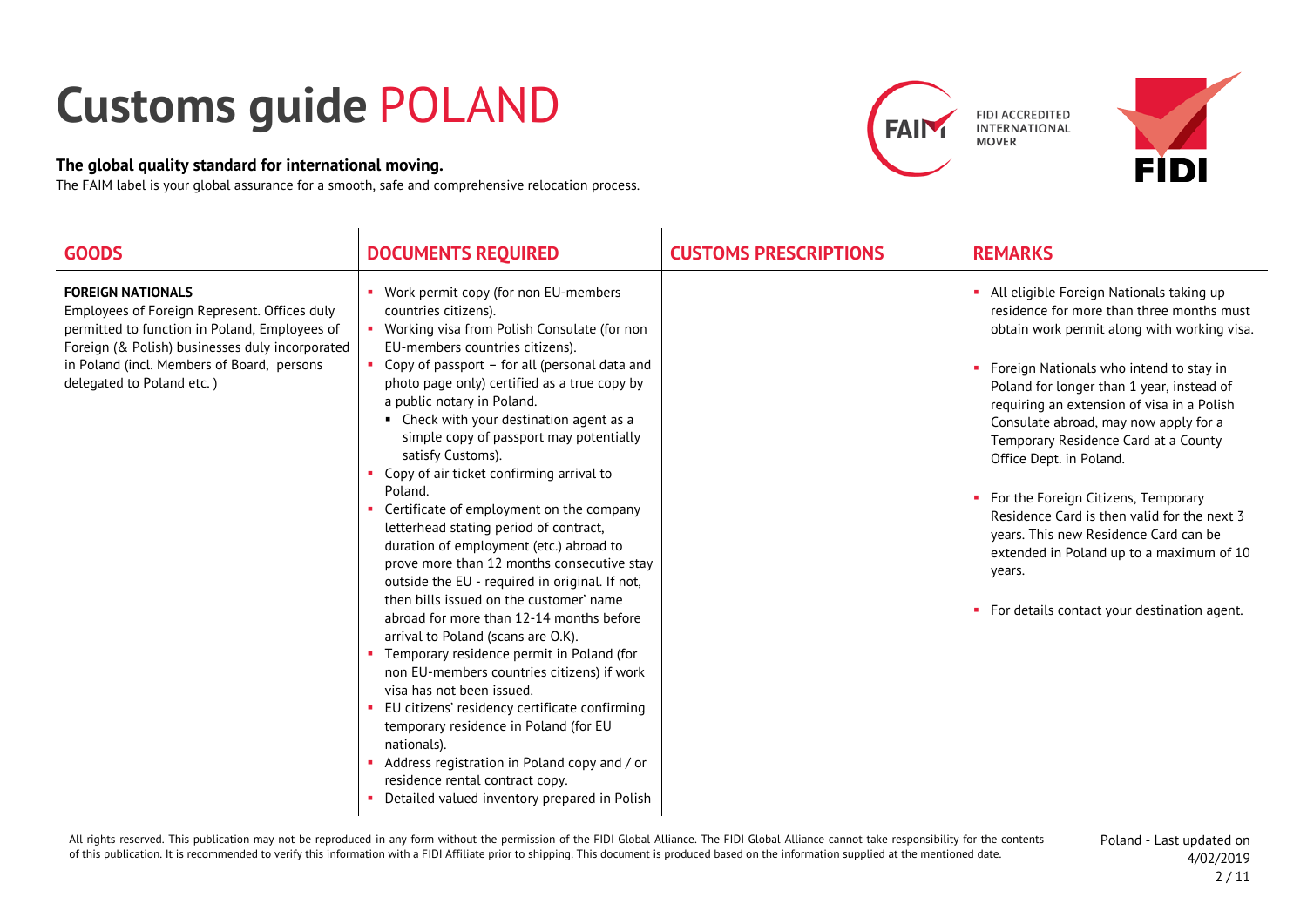| <b>GOODS</b>                                                                                               | <b>DOCUMENTS REQUIRED</b>                                                                                                                                                                                                                                                                                                                                                                                                                                                                                                                                                                                                                                                                                                                                                                                                                                                                                                                                                                                                  | <b>CUSTOMS PRESCRIPTIONS</b>                                                                                                                                                                                                                                                                                                                                                                                                                                                   | <b>REMARKS</b>                                 |
|------------------------------------------------------------------------------------------------------------|----------------------------------------------------------------------------------------------------------------------------------------------------------------------------------------------------------------------------------------------------------------------------------------------------------------------------------------------------------------------------------------------------------------------------------------------------------------------------------------------------------------------------------------------------------------------------------------------------------------------------------------------------------------------------------------------------------------------------------------------------------------------------------------------------------------------------------------------------------------------------------------------------------------------------------------------------------------------------------------------------------------------------|--------------------------------------------------------------------------------------------------------------------------------------------------------------------------------------------------------------------------------------------------------------------------------------------------------------------------------------------------------------------------------------------------------------------------------------------------------------------------------|------------------------------------------------|
|                                                                                                            | language signed by owner.<br>• It must be fully descriptive (no "Packed<br>by owner inventories" are acceptable. -<br>required in original.<br>Signed authorisation for customs agency to<br>act on client behalf (certified by a public<br>Notary in Poland - however not compulsory)<br>- required in original.<br>• Customs request form signed by the<br>customer.                                                                                                                                                                                                                                                                                                                                                                                                                                                                                                                                                                                                                                                     |                                                                                                                                                                                                                                                                                                                                                                                                                                                                                |                                                |
| PERSONS RELOCATING FOR PERMANENT<br><b>RESIDENCE IN POLAND AFTER PERMANENT</b><br><b>RESIDENCE ABROAD.</b> | A) Foreign Nationals<br>• Copy of residence permit and copy of Polish<br>address registration.<br>Work permit copy (not mandatory) for non<br>EU-members countries citizens.<br>• Copy of air ticket confirming arriving to<br>Poland.<br>Certificate of employment on the company<br>letterhead stating period of contract,<br>duration of employment etc. abroad to prove<br>more than 12 months consecutive stay<br>outside the EU - required in original. If not,<br>then bills issued on the customer' name<br>abroad for more than 12-14 months before<br>arrival to Poland (scans are O.K).<br>Copy of passport - for all (Personal data and<br>photo page only) certified as a true copy by<br>a public notary in Poland. Check with your<br>destination agent as a simple copy of<br>passport may satisfy Customs.<br>• Detailed valued inventory prepared in Polish<br>language signed by owner. It must be fully<br>descriptive (no "Packed by owner<br>inventories" are acceptable) - required in<br>original. | • HHGs and personal effects can be imported<br>free of duty/tax (only used). This also refers<br>to vehicles proved to have been used by<br>shipper at least 6 months prior to departure.<br>Vehicles must be used and registered in the<br>name of relocating person for at least 6<br>months.<br>• The goods must enter Poland within 12<br>months of the date of termination of foreign<br>residence as shown in the certificate of<br>employment or alternative documents. | • For details, contact your destination agent. |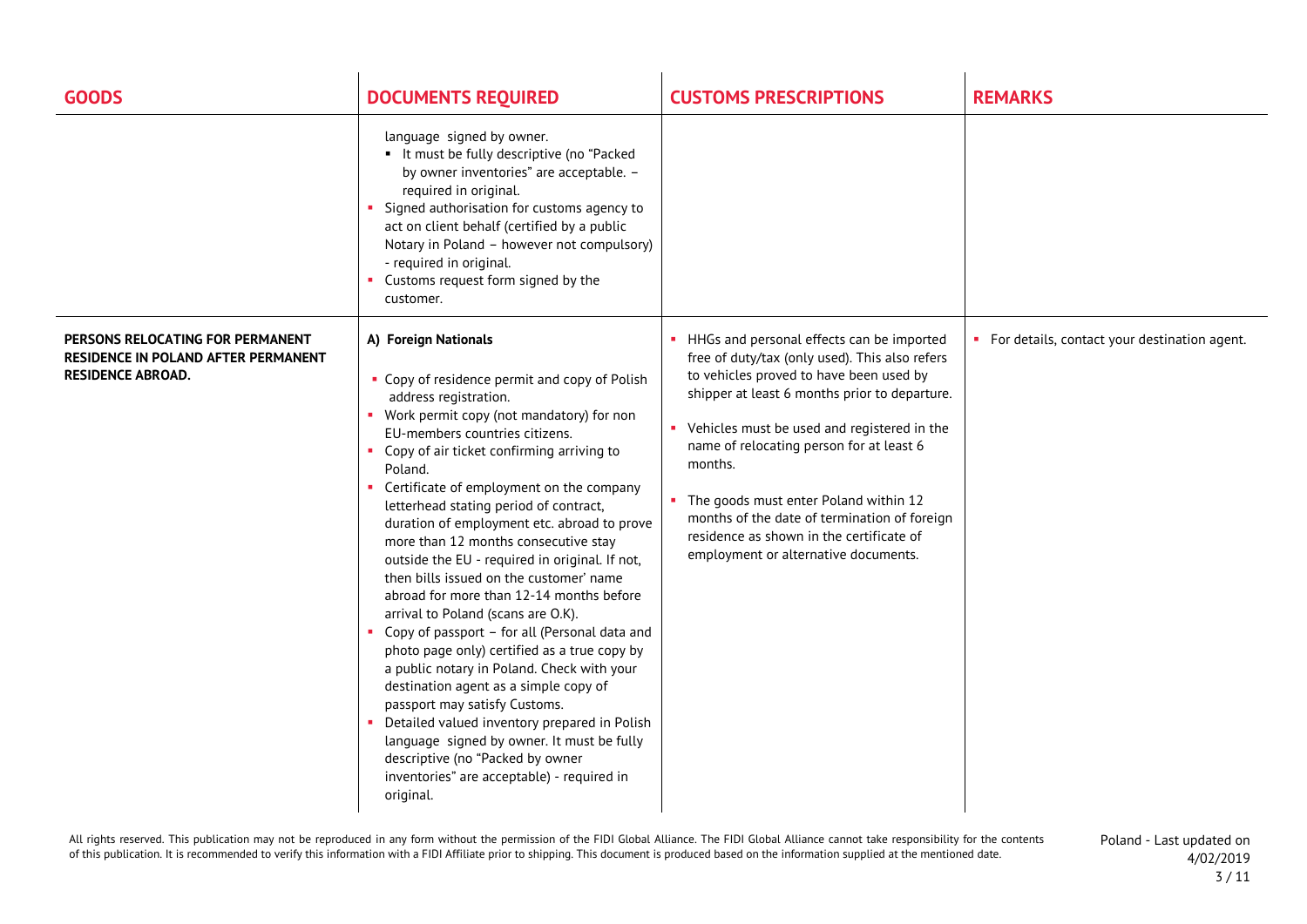| <b>GOODS</b> | <b>DOCUMENTS REQUIRED</b>                                                                                                                                                                                                                                                                                                                                                                                                                                                                                                                                                                                                                                                                                                                                                                                                                                                                                                                                                                                                                                                                                                                         | <b>CUSTOMS PRESCRIPTIONS</b> | <b>REMARKS</b> |
|--------------|---------------------------------------------------------------------------------------------------------------------------------------------------------------------------------------------------------------------------------------------------------------------------------------------------------------------------------------------------------------------------------------------------------------------------------------------------------------------------------------------------------------------------------------------------------------------------------------------------------------------------------------------------------------------------------------------------------------------------------------------------------------------------------------------------------------------------------------------------------------------------------------------------------------------------------------------------------------------------------------------------------------------------------------------------------------------------------------------------------------------------------------------------|------------------------------|----------------|
|              | Signed authorisation for customs agency to<br>act on client behalf (certified by a public<br>notary in Poland) - required in original.<br>Customs request form signed by the<br>customer.<br>B) Polish Nationals returning to Poland after<br>temporary stay abroad                                                                                                                                                                                                                                                                                                                                                                                                                                                                                                                                                                                                                                                                                                                                                                                                                                                                               |                              |                |
|              | • Certificate of employment on the company<br>letterhead stating period of contract,<br>duration of employment etc. abroad to prove<br>more than 12 months consecutive stay<br>outside the EU - required in original. If not,<br>then bills issued on the customer' name<br>abroad for more than 12-14 months before<br>arrival to Poland - scans are O.K.<br>Copy of passport (personal data and photo<br>page + foreign visa pages) certified as a true<br>copy by a public notary in Poland (notarized<br>copy is not obligatory).<br>Copy of Polish ID certified as a true copy by<br>a public notary in Poland (notarized copy is<br>not obligatory).<br>Copy of permanent Polish address<br>registration.<br>Detailed valued inventory in Polish language<br>signed by owner.<br>• It must be fully descriptive (no "Packed<br>by owner inventories" are acceptable).<br>• Original signed version is required.<br>Signed authorisation for customs agency to<br>$\mathbf{u}$<br>act on client behalf (certified by a public<br>notary in Poland) - notarization is not<br>obligatory.<br>• Customs request form signed by the<br>customer. | • Same as above              |                |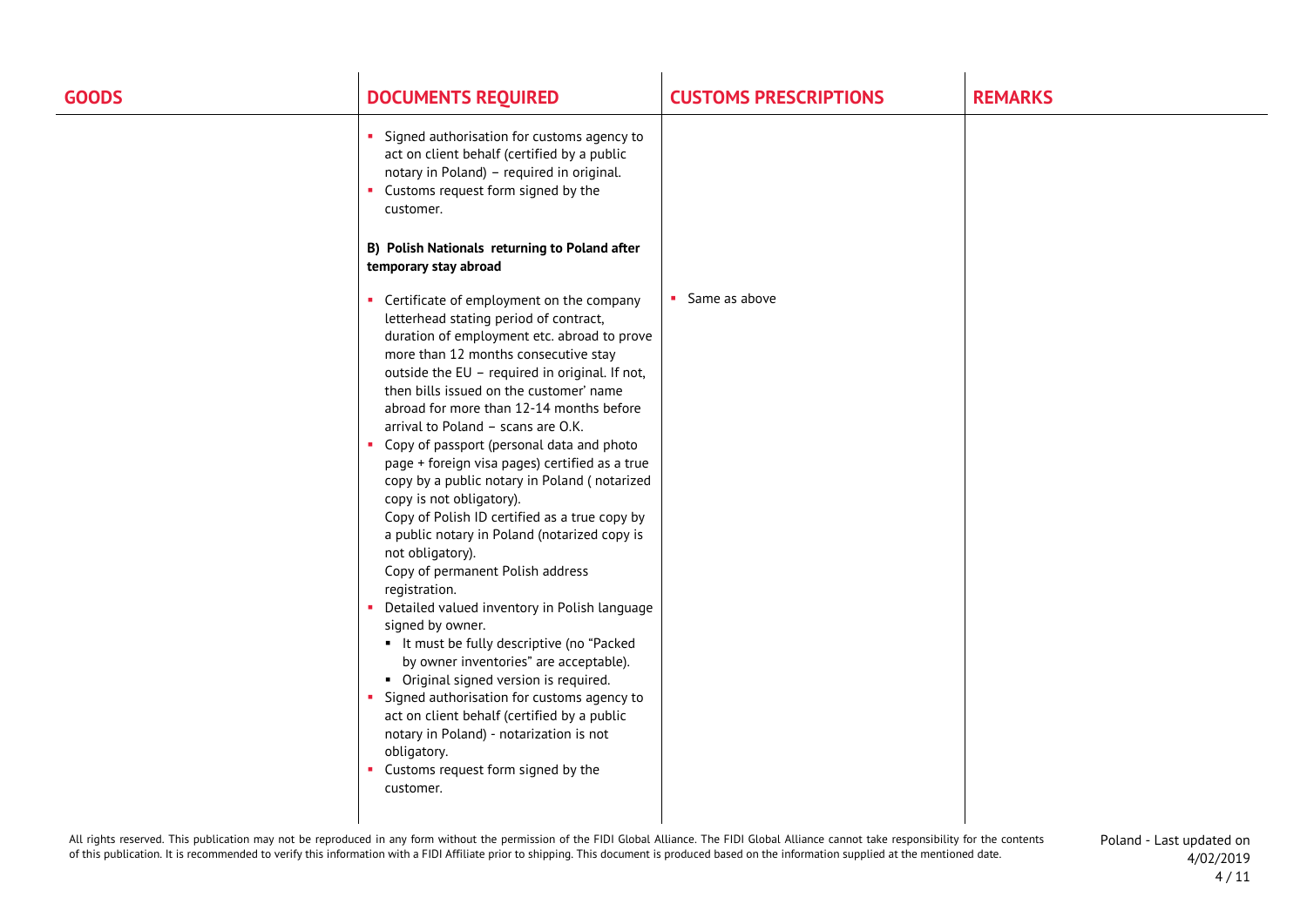| <b>GOODS</b>                                                                            | <b>DOCUMENTS REQUIRED</b>                                                                                                                                                                                                                                                                                                                                                                                                                                                                                                                                                                                                                                 | <b>CUSTOMS PRESCRIPTIONS</b>                                                                                                                                                                                                                                                                    | <b>REMARKS</b>                                           |
|-----------------------------------------------------------------------------------------|-----------------------------------------------------------------------------------------------------------------------------------------------------------------------------------------------------------------------------------------------------------------------------------------------------------------------------------------------------------------------------------------------------------------------------------------------------------------------------------------------------------------------------------------------------------------------------------------------------------------------------------------------------------|-------------------------------------------------------------------------------------------------------------------------------------------------------------------------------------------------------------------------------------------------------------------------------------------------|----------------------------------------------------------|
|                                                                                         | C) Polish Nationals returning to Poland after<br>permanent residence abroad<br>Same as B. above                                                                                                                                                                                                                                                                                                                                                                                                                                                                                                                                                           | • Same as A. above                                                                                                                                                                                                                                                                              |                                                          |
| STUDENTS, RESEARCH, MEDICAL SCIENTIST,<br>PRIESTS, TEACHERS, ETC                        | Suitable certification of their status from<br>Polish University, Medical Clinic, Church etc.<br>Appropriate visa from Polish Consulate (for<br>non-EU nationals).<br>• Copy of passport - for all (personal data and<br>photo page only) certified as a true copy by<br>a public notary in Poland.<br>Detailed valued inventory signed by owner.<br>It must be fully descriptive (no "Packed by<br>owner inventories" are acceptable).<br>Signed authorisation for customs agency to<br>act on client behalf (certified by a public<br>Notary in Poland).<br>• Customs request form signed by the<br>customer.<br>• Copy of Polish address registration. |                                                                                                                                                                                                                                                                                                 | • No work permit required.                               |
| <b>EMPLOYEES OF FREE LANCE</b><br>Persons working for foreign governmental<br>agencies. |                                                                                                                                                                                                                                                                                                                                                                                                                                                                                                                                                                                                                                                           |                                                                                                                                                                                                                                                                                                 | • For details, please contact your destination<br>agent. |
| <b>DIPLOMATIC REMOVALS</b>                                                              | Appropriate Certificate from Polish Ministry<br>of Foreign Affairs.<br>• Inventory list in Polish stamped by<br>Diplomatic Protocol.<br>Signed authorisation for customs agency,<br>stamped by the Embassy / Diplomatic Unit.<br>• Photocopy of passport stamped by the<br>Embassy / Diplomatic Unit.                                                                                                                                                                                                                                                                                                                                                     | Importation free of duty/tax.<br>Articles may not be sold for three years<br>from the date of entry.<br>Diplomatic removals:<br>• Duties/tax exemption based on<br>reciprocity.<br>Alcohol may not be sold for three years<br>from the date of entry.<br>• Please consult your embassy prior to | Duty/tax exemption is based on reciprocity.<br>л.        |

All rights reserved. This publication may not be reproduced in any form without the permission of the FIDI Global Alliance. The FIDI Global Alliance cannot take responsibility for the contents of this publication. It is recommended to verify this information with a FIDI Affiliate prior to shipping. This document is produced based on the information supplied at the mentioned date.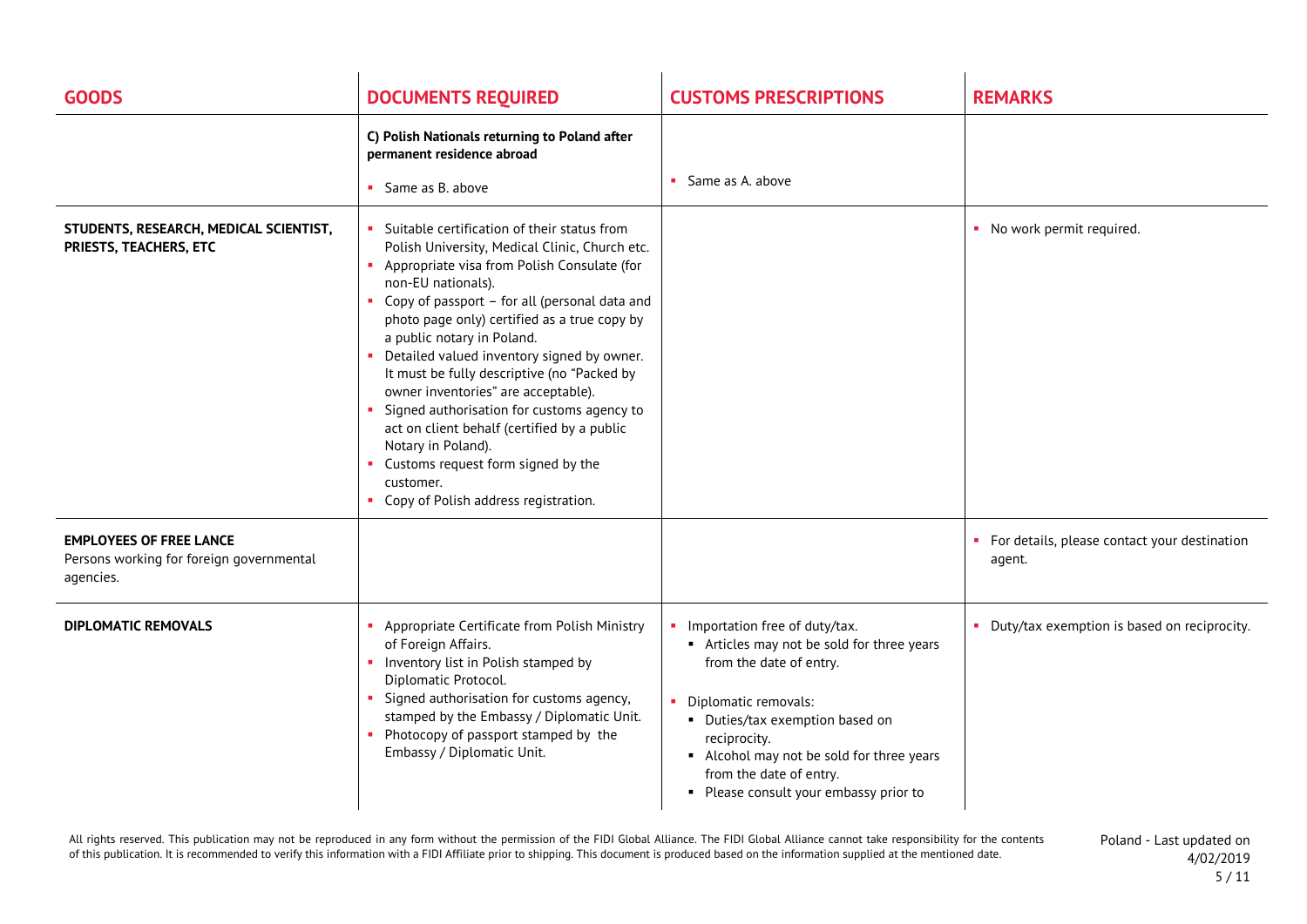| <b>GOODS</b>                                                | <b>DOCUMENTS REQUIRED</b>                                                                                                                                                                                                                                                                                                                                                                                                                                                                                                                                                                                                                                                                                                                                                                                                                                                                                                 | <b>CUSTOMS PRESCRIPTIONS</b>                                                                                                                                                                                                                                                                                 | <b>REMARKS</b>                                                                                                                                                                                                                                                                                         |
|-------------------------------------------------------------|---------------------------------------------------------------------------------------------------------------------------------------------------------------------------------------------------------------------------------------------------------------------------------------------------------------------------------------------------------------------------------------------------------------------------------------------------------------------------------------------------------------------------------------------------------------------------------------------------------------------------------------------------------------------------------------------------------------------------------------------------------------------------------------------------------------------------------------------------------------------------------------------------------------------------|--------------------------------------------------------------------------------------------------------------------------------------------------------------------------------------------------------------------------------------------------------------------------------------------------------------|--------------------------------------------------------------------------------------------------------------------------------------------------------------------------------------------------------------------------------------------------------------------------------------------------------|
|                                                             |                                                                                                                                                                                                                                                                                                                                                                                                                                                                                                                                                                                                                                                                                                                                                                                                                                                                                                                           | shipping.                                                                                                                                                                                                                                                                                                    |                                                                                                                                                                                                                                                                                                        |
| <b>JOURNALISTS</b><br>Duly accredited by Polish Government. | • Appropriate certificate from Polish Ministry<br>of Foreign Affairs, Dept. of Press &<br>Information.<br>Copy of passport - (personal data and photo<br>page only) certified as a true copy by a<br>public notary in Poland.<br>• Detailed valued inventory signed by owner.<br>It must be fully descriptive (no "Packed by<br>owner inventories" are acceptable).<br>Signed authorisation for customs agency to<br>act on client behalf (certified by a public<br>notary in Poland).<br>• Customs request form signed by the<br>customer.<br>• Photocopy of accreditation ID card issued by<br>Polish Ministry of Foreign Affairs.<br>• Temporary residence permit in Poland (for<br>non EU-members countries citizens).<br>• EU citizens residency certificate confirming<br>temporary residence in Poland (for EU<br>nationals).<br>• Address registration in Poland copy and / or<br>residence rental contract copy. | Importation free of duty/tax. Articles may<br>not be sold for three years from the date of<br>entry.<br>Diplomatic removals:<br>• Duties/tax exemption based on<br>reciprocity.<br>Alcohol may not be sold for three years<br>from the date of entry.<br>• Please consult your embassy prior to<br>shipping. | Duty/tax exemption is based on reciprocity.<br>• EXCEPTION:<br>• If Poland has no reciprocity, a security<br>guaranteeing payment of duty/tax in case<br>of non re-exportation is required.<br>Customs clearance is based on temporary<br>importation then (on the strength of<br>financial security). |
| <b>Inheritances</b>                                         | • Original of the last will confirming right to<br>inheritance with its sworn translation into<br>Polish.<br>Copy of the death certificate of the testator<br>with the sworn translation into Polish.<br>• Documents of the beneficiary / beneficiaries:<br>1. Copy of passport - (personal data and<br>photo page) certified as a true copy by a<br>public notary in Poland.                                                                                                                                                                                                                                                                                                                                                                                                                                                                                                                                             | Free of duty/tax for importation by direct<br>heirs.                                                                                                                                                                                                                                                         |                                                                                                                                                                                                                                                                                                        |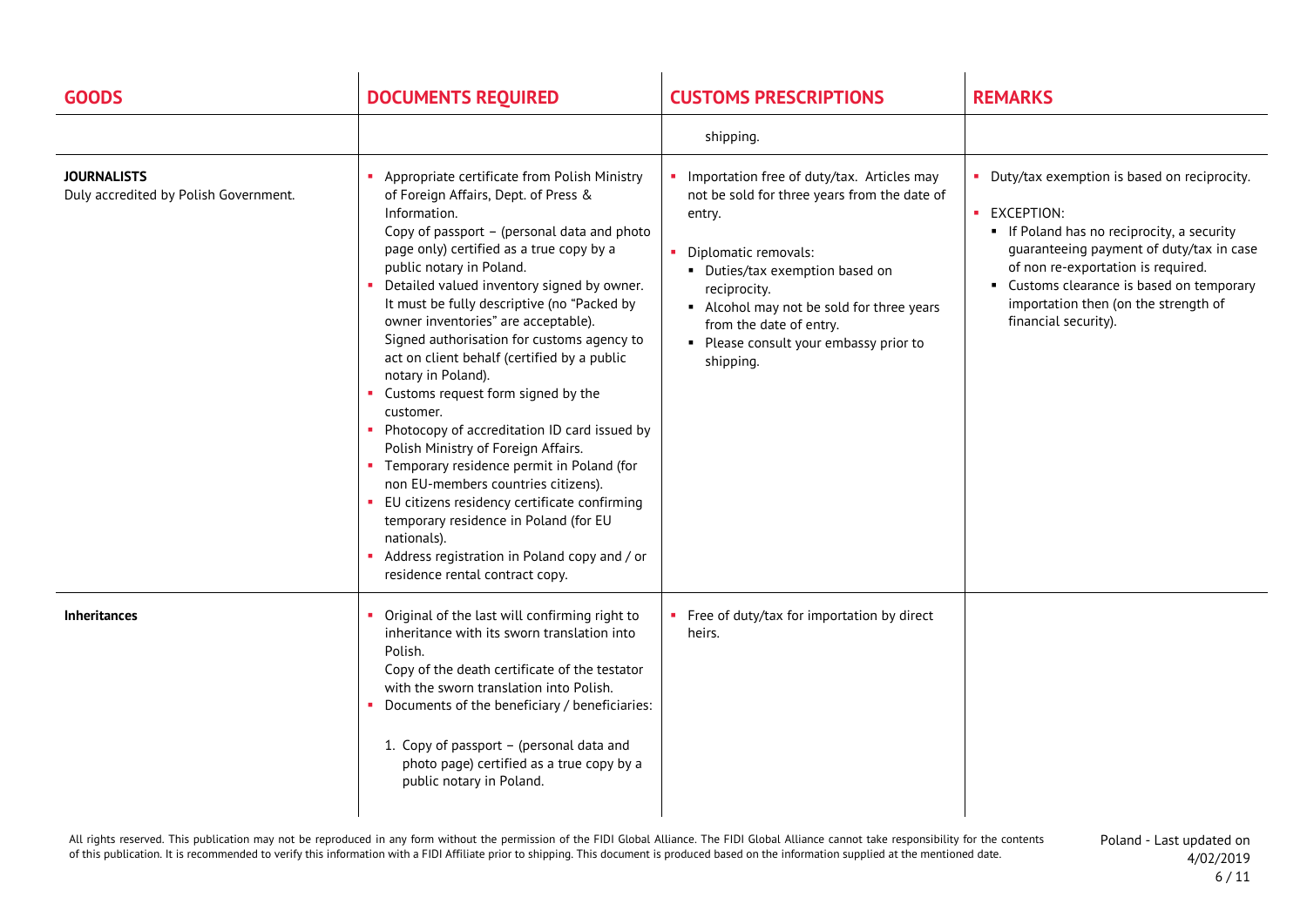| <b>GOODS</b>                 | <b>DOCUMENTS REQUIRED</b>                                                                                                                                                                                                                                                                                                                                                                                                                                                                  | <b>CUSTOMS PRESCRIPTIONS</b>                                  | <b>REMARKS</b>                                                                                                                                             |
|------------------------------|--------------------------------------------------------------------------------------------------------------------------------------------------------------------------------------------------------------------------------------------------------------------------------------------------------------------------------------------------------------------------------------------------------------------------------------------------------------------------------------------|---------------------------------------------------------------|------------------------------------------------------------------------------------------------------------------------------------------------------------|
|                              | 2. Copy of Polish ID certified as a true copy<br>by a public notary in Poland (for Polish<br>nationals).<br>3. Copy of permanent Polish address<br>registration.<br>4. Detailed valued inventory signed by the<br>beneficiary.<br>5. Signed authorisation for customs agency<br>to act on client behalf (certified by a<br>public Notary in Poland).<br>6. Customs request form signed by the<br>beneficiary.                                                                              |                                                               |                                                                                                                                                            |
| New furniture                | • Original invoices / bill of sale.<br>• Detailed valued inventory signed by owner.<br>It must be fully descriptive.<br>• Signed authorisation for customs agency to<br>act on client's behalf (certified by a public<br>Notary in Poland).<br>• Copy of passport - (personal data and photo<br>page) certified as a true copy by a public<br>notary in Poland.<br>• Copy of Polish ID certified as a true copy by<br>a public notary in Poland.<br>• Copy of Polish address registration. | Brand new furniture is subject to import<br>duties and taxes. | • If brand new furniture is imported (in<br>manufacturer's original crates), the Customs<br>will require presentation of original<br>invoice/bill of sale. |
| <b>Electrical appliances</b> | • See removal goods.                                                                                                                                                                                                                                                                                                                                                                                                                                                                       | • See removal goods.                                          | Electricity in Poland: 220-230 V, 50 Hz.                                                                                                                   |
| <b>Precious metals</b>       |                                                                                                                                                                                                                                                                                                                                                                                                                                                                                            |                                                               | • It is recommended that jewellery be carried<br>only as personal luggage.                                                                                 |
| <b>Motor vehicles</b>        | All documents required for HHGs (see<br>removal goods) and in addition the<br>following:<br>• Copy of vehicle / vehicles insurance                                                                                                                                                                                                                                                                                                                                                         |                                                               | For more details, please contact your<br>destination agent.                                                                                                |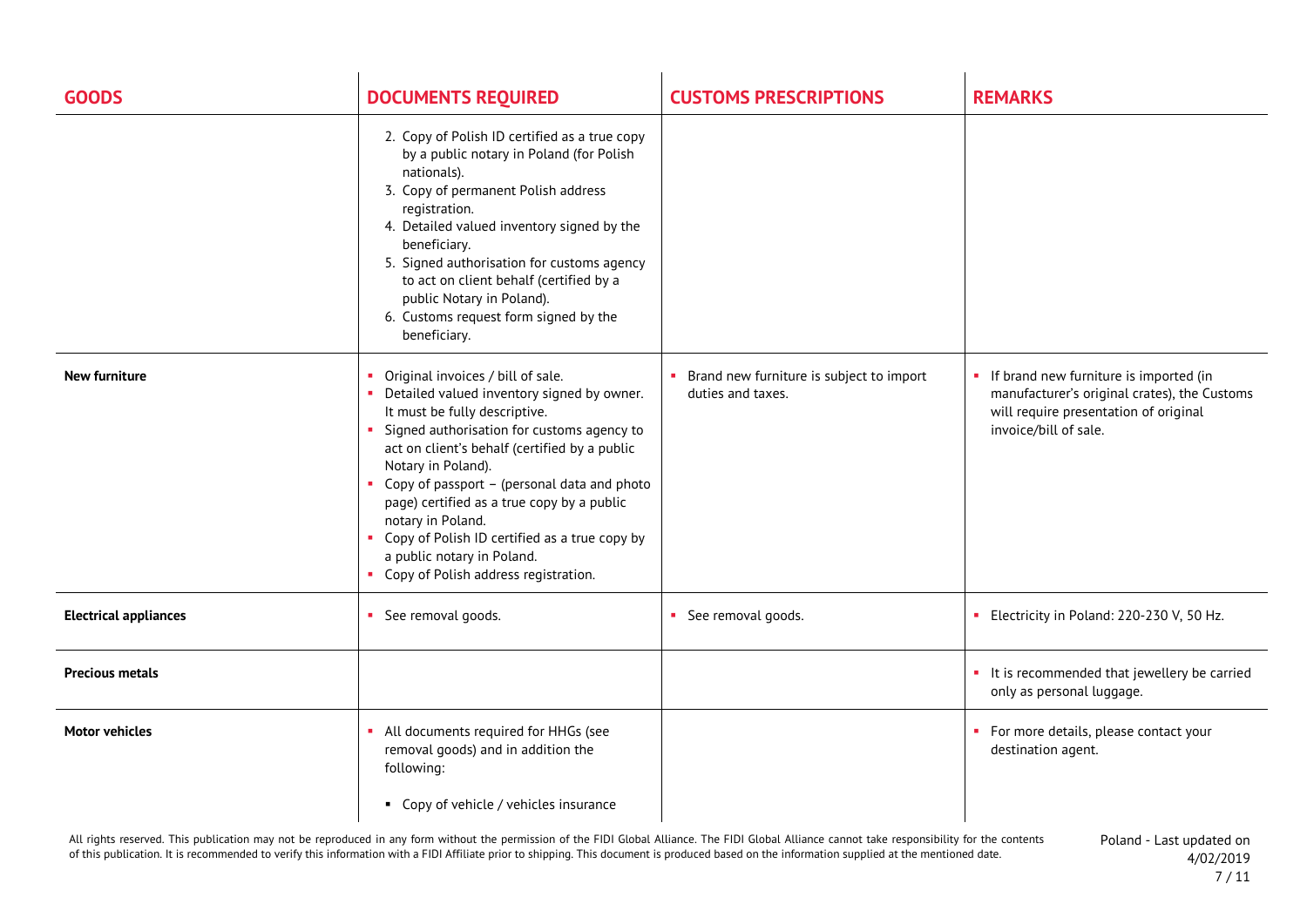| <b>GOODS</b>                     | <b>DOCUMENTS REQUIRED</b>                                                                                                                                                                                                                       | <b>CUSTOMS PRESCRIPTIONS</b>                                                                                                                                                                                                                                                          | <b>REMARKS</b>                                                                                                                                                                                                                                                                                                                                                                                                                                                                                                                                                                                                            |
|----------------------------------|-------------------------------------------------------------------------------------------------------------------------------------------------------------------------------------------------------------------------------------------------|---------------------------------------------------------------------------------------------------------------------------------------------------------------------------------------------------------------------------------------------------------------------------------------|---------------------------------------------------------------------------------------------------------------------------------------------------------------------------------------------------------------------------------------------------------------------------------------------------------------------------------------------------------------------------------------------------------------------------------------------------------------------------------------------------------------------------------------------------------------------------------------------------------------------------|
|                                  | policy.<br>• Original invoice(s) with its sworn<br>translation into Polish.<br>• Car(s) registration card translated into<br>Polish by sworn translator.<br>• Original document confirming ownership<br>with its sworn translation into Polish. |                                                                                                                                                                                                                                                                                       |                                                                                                                                                                                                                                                                                                                                                                                                                                                                                                                                                                                                                           |
| Pre-1945 Antiques/Objects of art | Certificate of Antiquity from recognised<br>authority for antiques.<br>• Photos in duplicate should be supplied to<br>destination agent (in case of re-export of<br>these goods from Poland).                                                   |                                                                                                                                                                                                                                                                                       | Note on items made before 1945 and<br>٠<br>paintings:<br>• Given the strict controls over the export<br>of all items (art & antiques), exceeding<br>an age of 100 years or 50 years,<br>regardless of country of origin (including<br>old books) a single licence for permanent<br>export is required.<br>• It is important they are noted by Customs<br>on their importation.<br>• All such items should be clearly marked on<br>the inventory and stowed for easy access at<br>Customs inspection.<br>Photos of all such items should be supplied<br>×.<br>in duplicate to destination agent for customs<br>processing. |
| <b>Food products</b>             |                                                                                                                                                                                                                                                 | Small amounts for personal consumption are<br>allowed.                                                                                                                                                                                                                                |                                                                                                                                                                                                                                                                                                                                                                                                                                                                                                                                                                                                                           |
| Alcohol                          |                                                                                                                                                                                                                                                 | Importation not recommended.<br>٠<br>• Alcohol found in household goods will be<br>confiscated and the customer requested to<br>pay a fine.<br>• In most cases, cost is greater than current<br>retail price and in fact a licence to import<br>alcohol in excess of the allowance is |                                                                                                                                                                                                                                                                                                                                                                                                                                                                                                                                                                                                                           |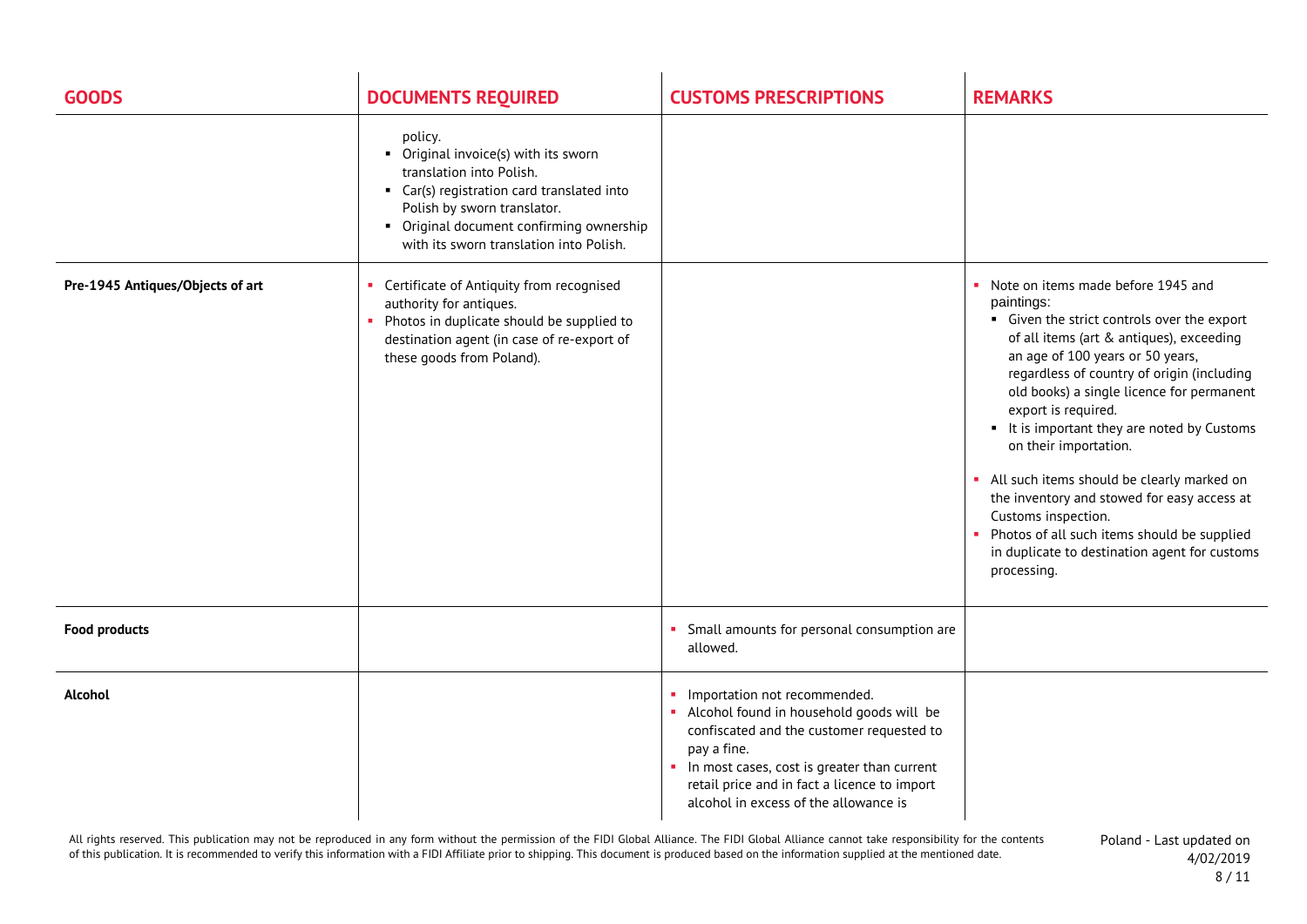| <b>GOODS</b>                           | <b>DOCUMENTS REQUIRED</b>                                                                                                                                                                                                                                                                                                                                                                            | <b>CUSTOMS PRESCRIPTIONS</b>                                                                                                                                                                                                      | <b>REMARKS</b>                                                                                                                                                                                                                                   |
|----------------------------------------|------------------------------------------------------------------------------------------------------------------------------------------------------------------------------------------------------------------------------------------------------------------------------------------------------------------------------------------------------------------------------------------------------|-----------------------------------------------------------------------------------------------------------------------------------------------------------------------------------------------------------------------------------|--------------------------------------------------------------------------------------------------------------------------------------------------------------------------------------------------------------------------------------------------|
|                                        |                                                                                                                                                                                                                                                                                                                                                                                                      | practically impossible to obtain.<br>Diplomatic removals:<br>• Duties/tax exemption based on<br>reciprocity.<br>• Alcohol may not be sold for three years<br>from the date of entry.<br>• Consult your embassy prior to shipping. |                                                                                                                                                                                                                                                  |
| Dogs/cats                              | Good health certificate issued max.5 days<br>prior to arrival.<br>Anti-rabies vaccination certificate at least 21<br>days prior to departure.<br>Pet must be microchipped.<br>A tattoo is an acceptable form of<br>identification as long as it was given prior to<br>July 3, 2011 and is clearly visible.<br>• Puppies must be older than 3 months,<br>younger are not allowed to travel to Poland. |                                                                                                                                                                                                                                   | For details, please contact your destination<br>agent.                                                                                                                                                                                           |
| Other animals                          |                                                                                                                                                                                                                                                                                                                                                                                                      | • Requirements may vary depending on<br>country of origin.<br>Importation subject to consultation with the<br>Polish Ministry of Agriculture prior to<br>departure from origin country.                                           | • It is advisable to check in advance with your<br>destination agent.<br>Animals sent without proper certificates are<br>subject to quarantine.<br>For some species, importation is prohibited<br>$\mathbf{u}$<br>and these may be denied entry. |
| <b>Plants</b>                          | Most of the plants require phytosanitary<br>certificate.                                                                                                                                                                                                                                                                                                                                             | Subject to examination at destination.<br>• Only allowed substance in which plants are<br>to be transported is peat.<br>Other substances like earth, sand etc. are<br>prohibited as potential carriers of pests and<br>diseases.  | • Not all customs houses have personnel<br>authorised to carry out phytosanitary<br>examination so please check with your<br>destination agent.                                                                                                  |
| <b>Cigarettes and tobacco products</b> |                                                                                                                                                                                                                                                                                                                                                                                                      | • Not allowed as a household goods part of<br>the move.                                                                                                                                                                           |                                                                                                                                                                                                                                                  |

All rights reserved. This publication may not be reproduced in any form without the permission of the FIDI Global Alliance. The FIDI Global Alliance cannot take responsibility for the contents of this publication. It is recommended to verify this information with a FIDI Affiliate prior to shipping. This document is produced based on the information supplied at the mentioned date.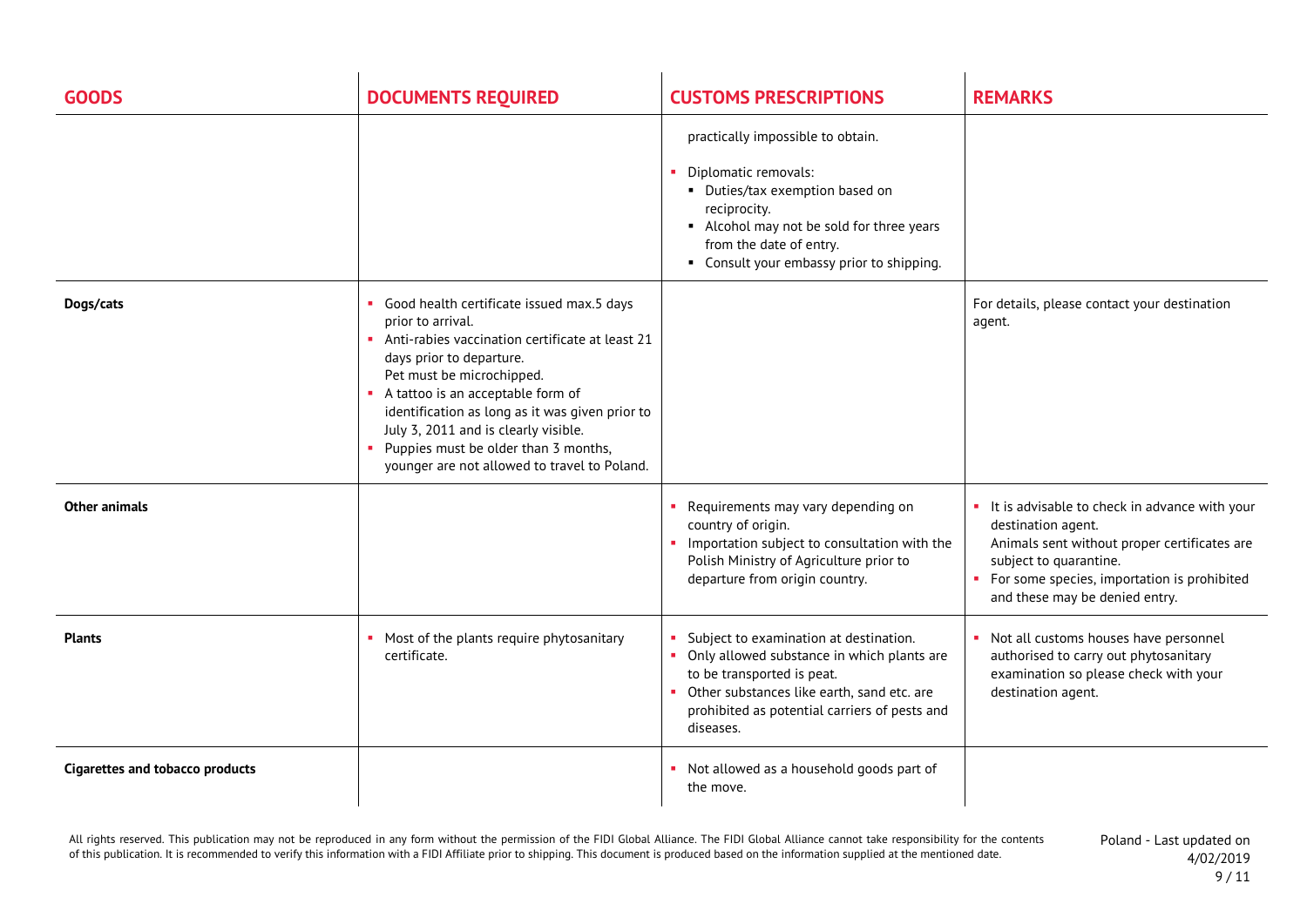| <b>GOODS</b>                      | <b>DOCUMENTS REQUIRED</b>                             | <b>CUSTOMS PRESCRIPTIONS</b>                                                 | <b>REMARKS</b>                                         |
|-----------------------------------|-------------------------------------------------------|------------------------------------------------------------------------------|--------------------------------------------------------|
| Medicines/prescription drugs      |                                                       | Import of medicines / prescription drugs is<br>subject to some restrictions. | For details, please contact your destination<br>agent. |
| <b>Firearms (hunting weapons)</b> | Firearms certificate granted by the Polish<br>Consul. |                                                                              | For details, please contact your destination<br>agent. |